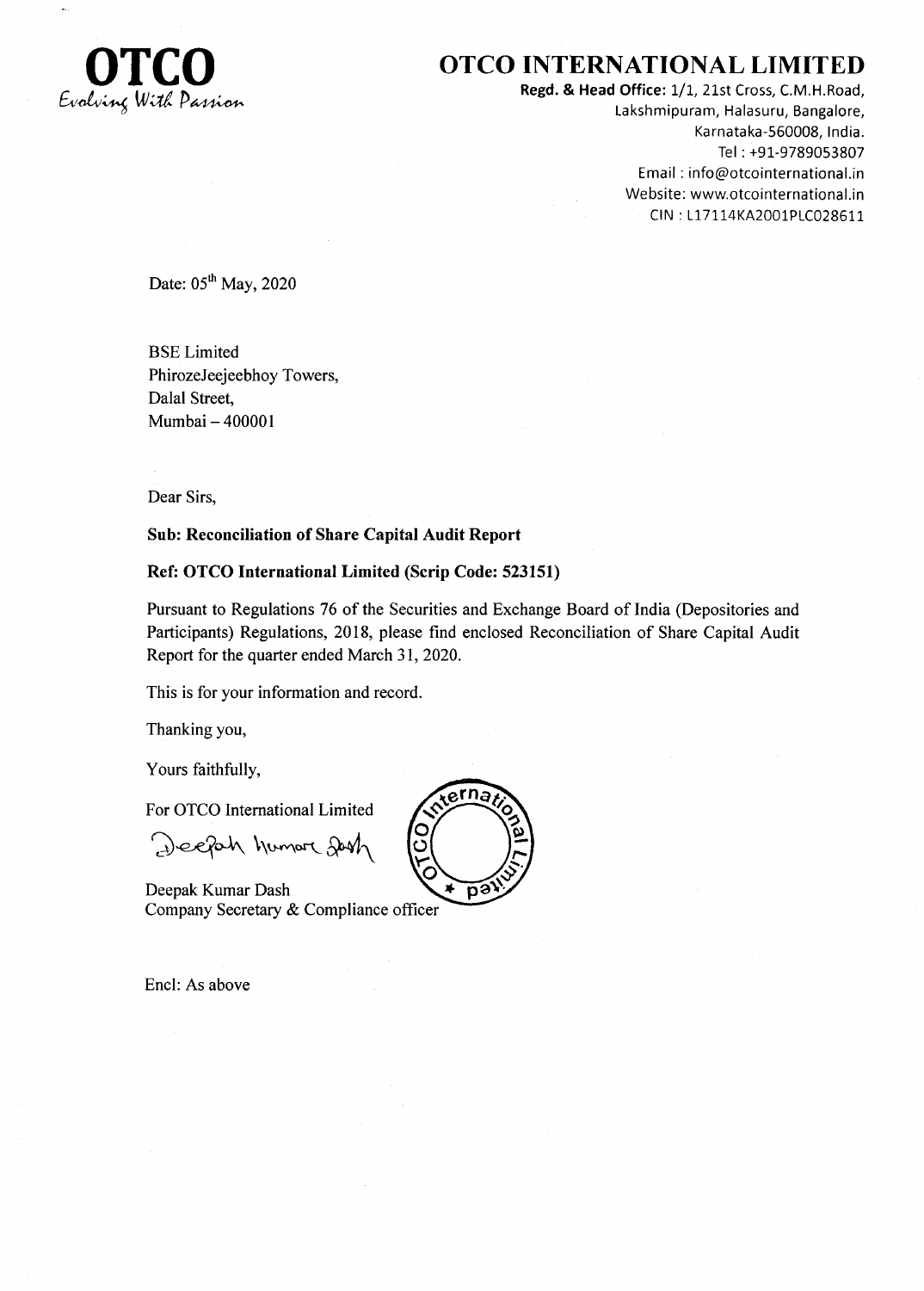

# Rajesh Agrawal & Associates

### RECONCILIATION OF SHARE CAPITAL AUDIT REPORT

- 1. For Quarter Ended 31<sup>st</sup> March, 2020
- 
- 3. Face Value  $\sqrt{Rs. 2/- each}$
- 4. Name of the Company

2. ISIN  $\begin{array}{ccc} & & \text{INE910B01028} \end{array}$ 

OTCO INTERNATIONAL LIMITED

No.1/1, 21<sup>st</sup> Cross, C.M.H Road, Lakshmipuram, Halasuru, Bangalore - 560008

5. Registered Office Address

6. Correspondence Address  $\begin{array}{c} \hline \text{No.1/1, 21st Cross, C.M.H Road, } \\ \text{Lakshmipuram, } \end{array}$  Halasuru, Lakshmipuram, Bangalore - 560008

Tel: +91-80-25296825

+9 I -9789053807

8. Email Address

7. Telephone & Faxes

9. Name of Stock Exchange where the Company's securities are listed

 $info@otcointematical.in$ 

BSE Limited, Mumbai

R.No.S, 3rd Floor, Sri Varu Towers, Green Glen Layout, Bellandur, Bangalore - 550103, Ph.: +91-80 41L02L32 cell: 8792451192, Email: ra@csrajeshag.com,csrajeshag@gmail.com,www.csraieshag.com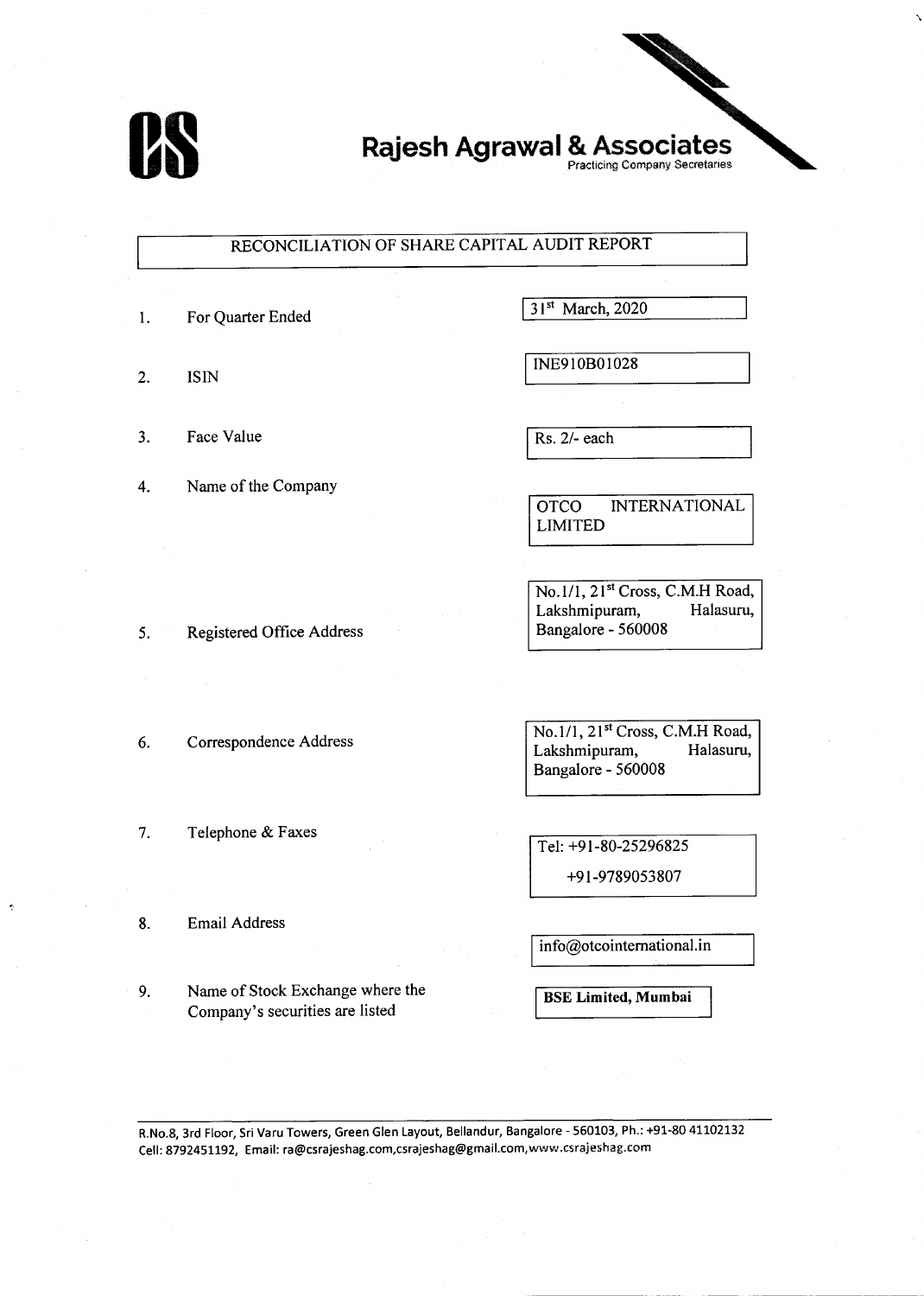| 10. | <b>Issued Capital</b>               | <b>No. of Shares</b> | % of total<br>issued<br>capital |
|-----|-------------------------------------|----------------------|---------------------------------|
|     |                                     | 1,29,68,120          | 100.00                          |
| 11. | Listed Capital (BSE, Mumbai)        | 1,29,68,120          | 100.00                          |
| 12. | Held in dematerialized form in CDSL | 7,17,263             | 5.53                            |

13. Held in dematerialized form in NSDL

14. Held in physical

15. Total no. of shares  $(12+13+14)$ 

16. Reasons for difference if any between (10 & l1),  $(10\&15)$  and  $(11 \& 15)$ 

| 7,20,275 | 556 |
|----------|-----|
|          |     |

1,15,30,582 88.91

 $\overline{1,29,68,120}$  100.00

No difference.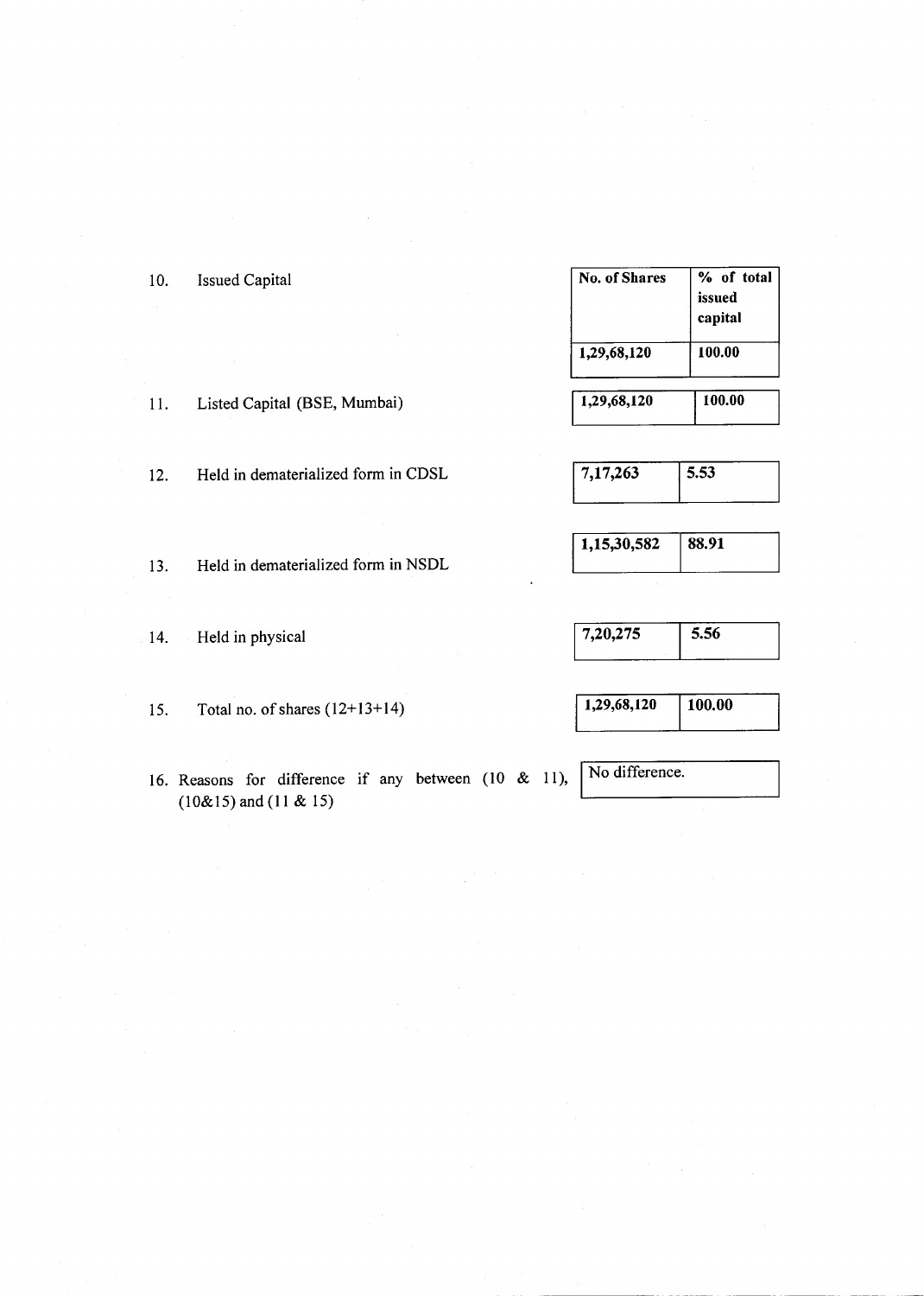17. Certifying the details of changes in share capital during the quarter under consideration as per table below.

| Particulars**** | No.    | of | Applied. | Listed<br><sub>on</sub> | Whether   | Whether   | $In-$            |
|-----------------|--------|----|----------|-------------------------|-----------|-----------|------------------|
|                 | shares |    | not      | Stock                   | intimated | intimated | principle        |
|                 |        |    | applied  | Exchange                | to CDSL   | to NSDL   | approval         |
|                 |        |    | for      | (specify                |           |           | pending          |
|                 |        |    | listing  | names)                  |           |           | <b>SE</b><br>for |
|                 |        |    |          |                         |           |           | (Specify         |
|                 |        |    |          |                         |           |           | names)           |
|                 |        |    |          |                         |           |           |                  |
|                 |        |    |          | <b>NIL</b>              |           |           |                  |
|                 |        |    |          |                         |           |           |                  |

\*\*\*Rights, Bonus, Preferential Issue, ESOPs, Amalgamation, Conversion, Buyback, Capital Reduction, Forfeiture, Any other (to specify).

18. Register of Members is updated (Yes/No)

| Yes         |  |
|-------------|--|
| $\vert$ N.A |  |

If not, updated up to which date

19. Reference of Previous Quarter with regards to excess dematerialized shares, if any

| Vil |  |  |
|-----|--|--|
|     |  |  |

20. Has the company resol ved the matter mentioned in Point No. 19 above in the current quarter? If not, reason why?  $- N.A-$ 

21. Mentioned the total no. of requests, if any, confirmed after 2l days and the total no. of requests pending beyond 21 days with the reasons for delay:

| Total No. of demat requests   | No. of requests | of<br>No.<br><b>Shares</b> | Reason for delay |
|-------------------------------|-----------------|----------------------------|------------------|
| Confirmed after 21 Days       |                 | Nil                        |                  |
| Pending for more than 21 days |                 | Nil                        |                  |